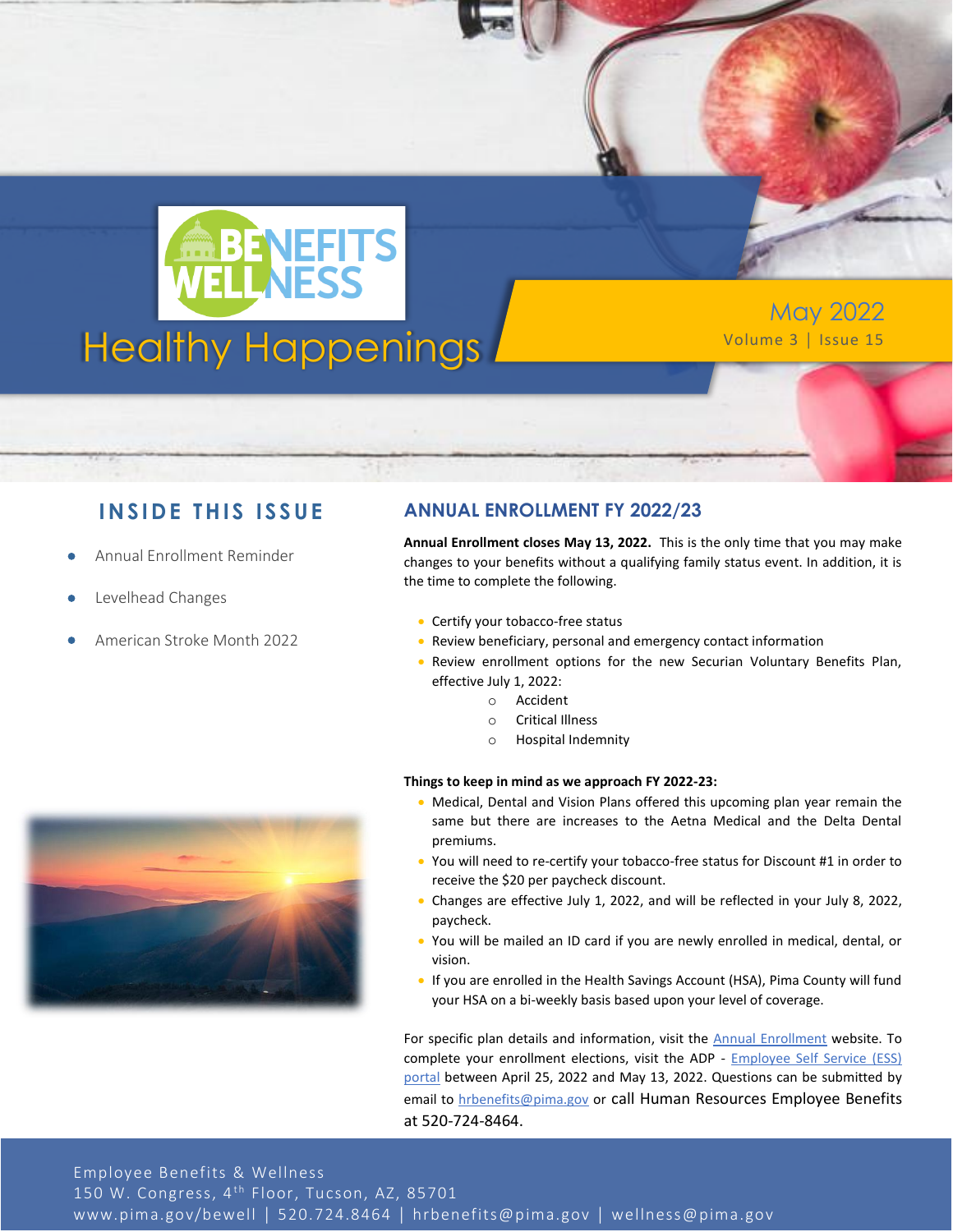### **Wellness Program Update: Levelhead App Access**

Due to some changes in our wellness program, the Levelhead App will no longer be offered as a Pima County employee benefit. New enrollments are now closed and employees who currently have the Levelhead App will have access removed starting May 9, 2022. However, since so many employees have leveraged this program to reduce stress, boost gratitude, improve focus, and increase self-care, the Levelhead team is offering a **SPECIAL REDUCED PRICE to transition to their "Levelhead for Real Life" app.**

**ALL Pima County employees can purchase for just \$5.99** (**a 25% discount from current pricing) when they download the "Levelhead for Real Life" App by June 30, 2022**. Just head to the App store or Google Play store and continue to invest in your well-being today! You will find Levelhead's three most popular tracks with over 100 audio micro-lessons to keep your mindfulness journey going. Micro-sessions average just 3-5 minutes and can be listened to anytime, anywhere. Don't miss out!





௴